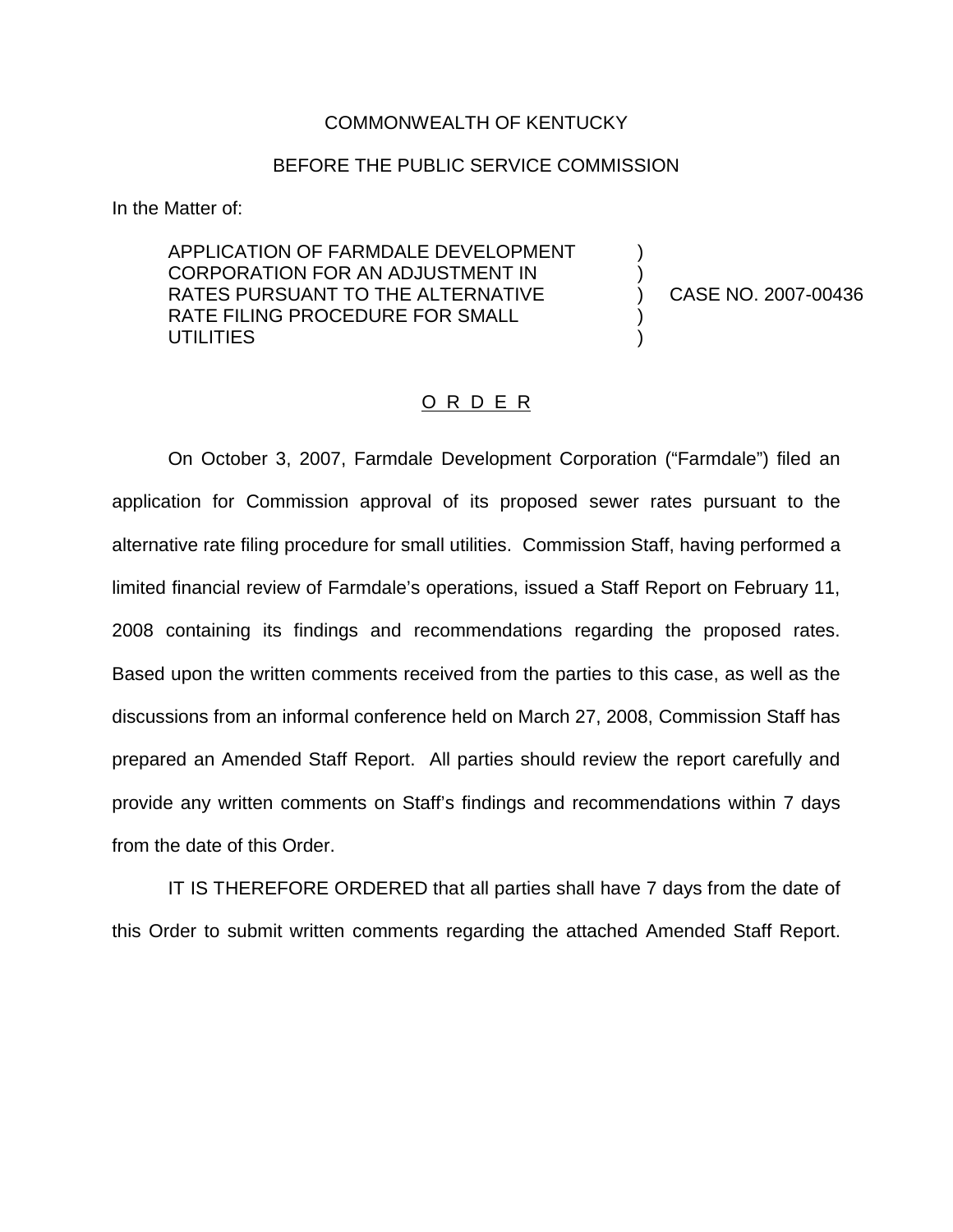Done at Frankfort, Kentucky, this 5<sup>th</sup> day of May, 2008.

By the Commission

ATTES Ifuntso ecutive Director Ex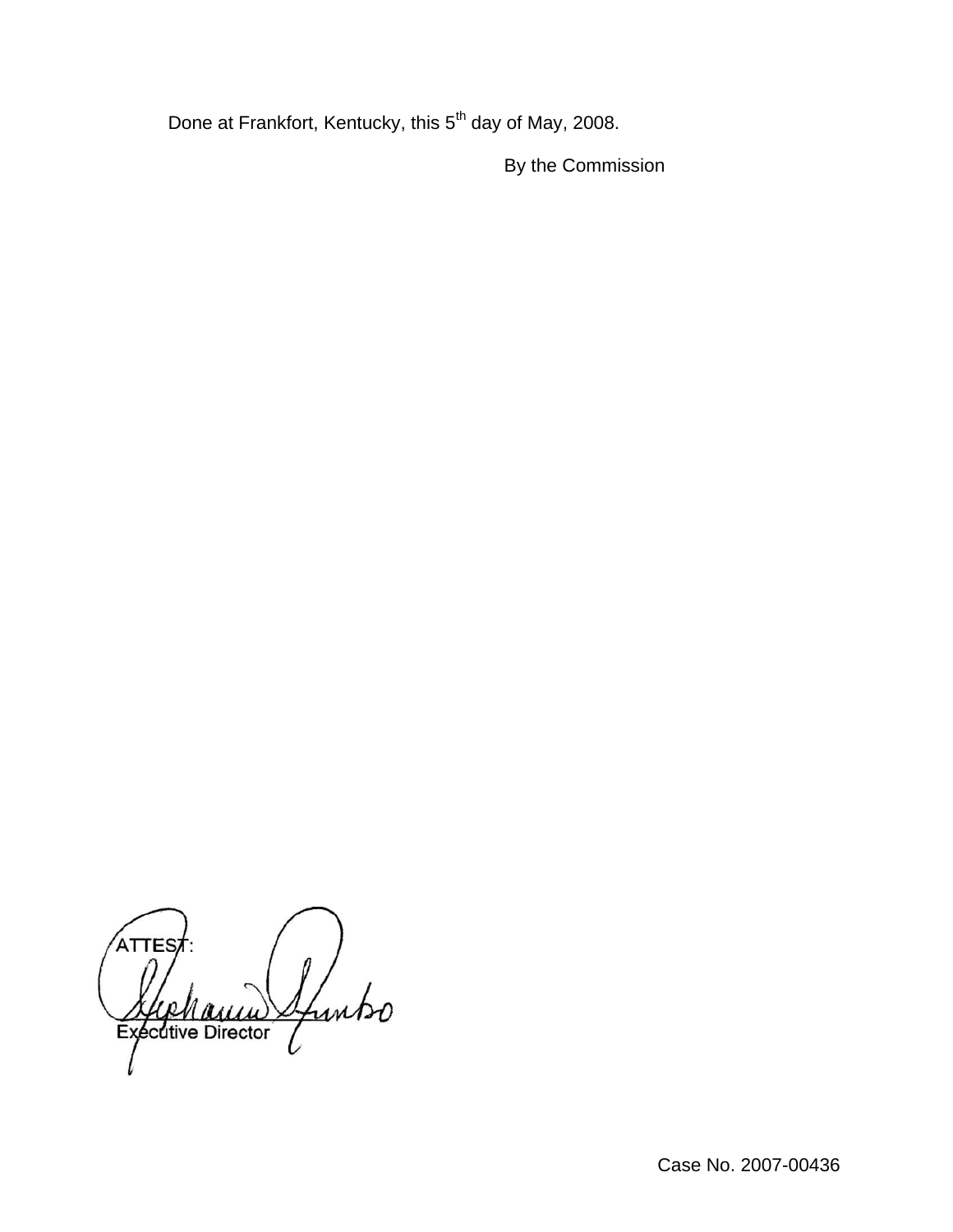# AMENDED STAFF REPORT FARMDALE DEVELOPMENT CORPORATION CASE NO. 2007-00436

On October 3, 2007, Farmdale Development Corporation ("Farmdale") filed its application seeking to increase its rates pursuant to 807 KAR 5:076. Farmdale's current rate is a flat monthly fee of \$28.00. Farmdale proposes to increase its current flat rate by 52.64 percent to \$42.75, which would produce increased revenues of \$42,653. In order to evaluate the requested increase, Commission Staff ("Staff") performed a limited review of Farmdale's test period operations for the year ending December 31, 2006. Based on its review, Staff issued a report on February 11, 2008 wherein a monthly rate of \$30.86 was recommended. Farmdale requested an informal conference to discuss the report.

A conference was held on March 27, 2008. Pursuant to discussions at the conference and information subsequent thereto, Staff is amending its original report and now recommends that the flat monthly rate be set at \$31.09 per customer. In addition, it should be noted, as requested by Intervenor Linda Ethington, that Farmdale's customers are also paying a surcharge of \$9.92 for five years from the date of its approval in Farmdale's previous rate case, which was decided on April 11, 2007.

Staff's adjustments to the pro forma operating statement as determined in Staff's original report are shown in Attachment A. Staff's revenue requirement and calculation of the recommended rate is shown in Attachment B.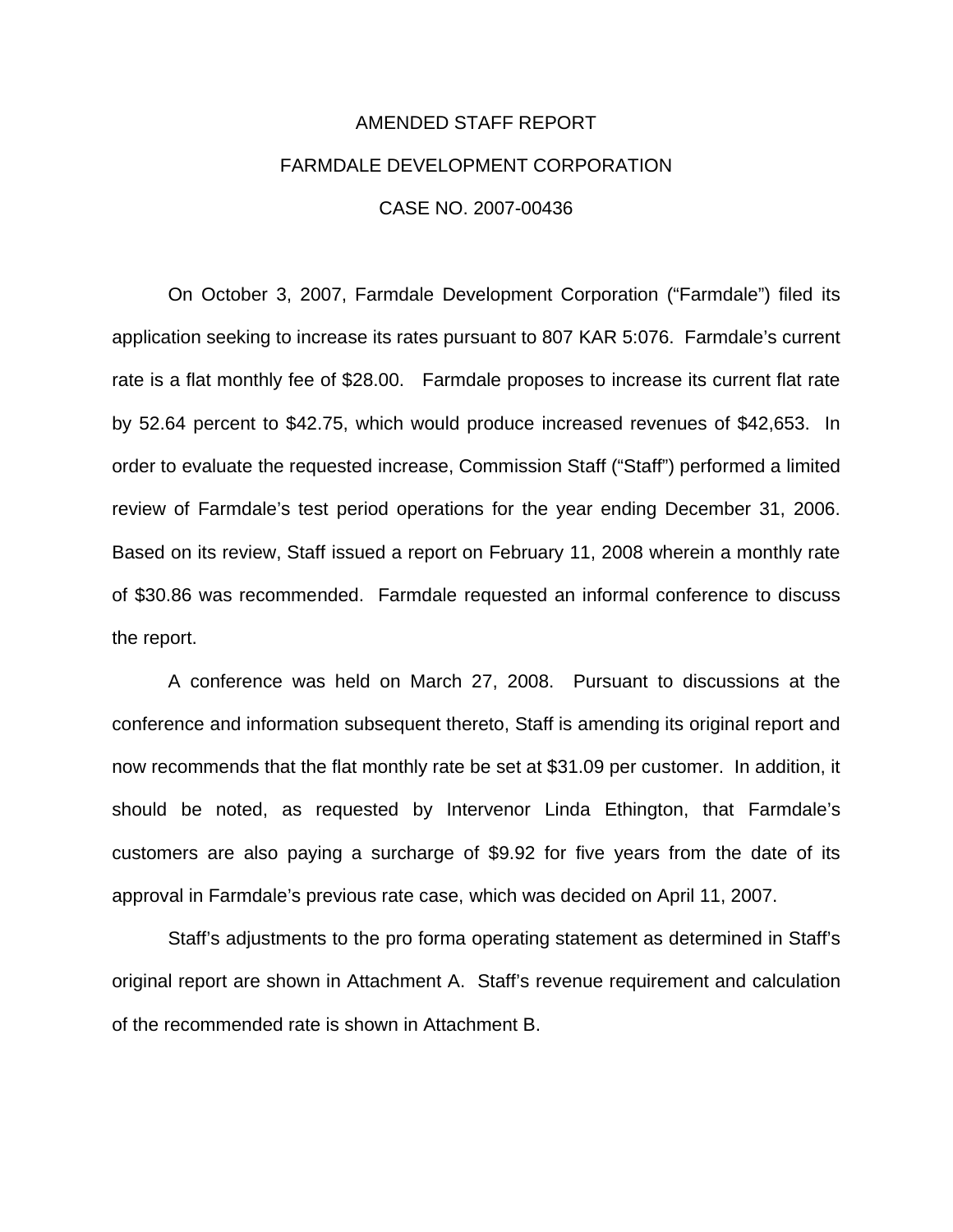## **Signatures**

Prepared by: Jack Kaninberg Financial Analyst, Water and Sewer Revenue Requirements Branch Division of Financial Analysis

\_\_\_\_\_\_\_\_\_\_\_\_\_\_\_\_\_\_\_\_\_\_\_\_\_\_\_\_\_\_\_

Prepared by: Eddie Beavers Rate Analyst, Communications, Water, and Sewer Rate Design Branch Division of Financial Analysis

\_\_\_\_\_\_\_\_\_\_\_\_\_\_\_\_\_\_\_\_\_\_\_\_\_\_\_\_\_\_\_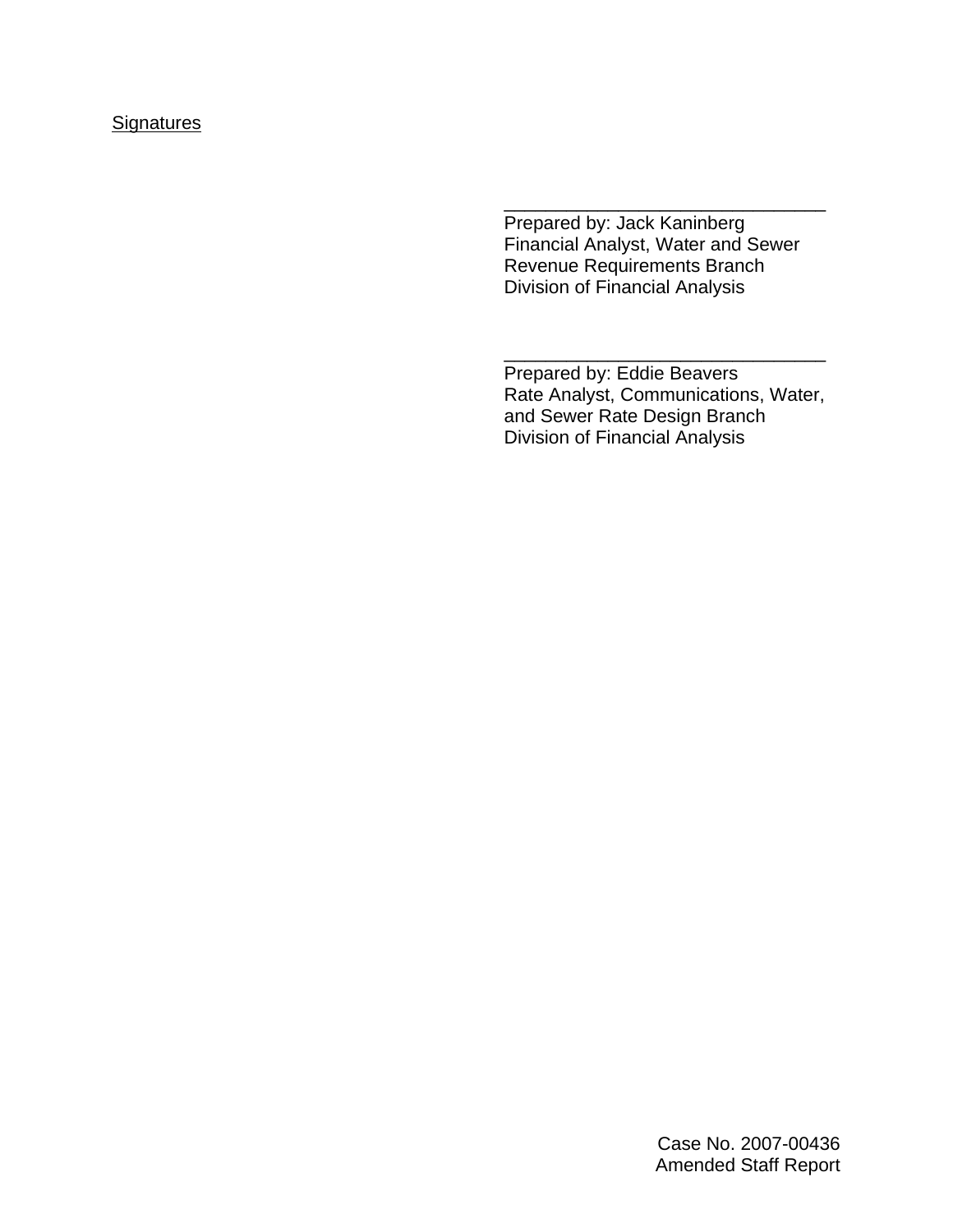## ATTACHMENT A AMENDED STAFF REPORT CASE NO. 2007-00436 REVISED PRO FORMA OPERATIONS

| <b>Farmdale Development</b><br><b>Attachment A</b> | <b>Proforma from</b><br><b>Staff Report of</b><br>February 11,<br>2008 | <b>Adjustments</b> | Ref. | <b>Staff</b><br><b>Amended</b> |
|----------------------------------------------------|------------------------------------------------------------------------|--------------------|------|--------------------------------|
| <b>Flat-Rate Revenue</b>                           | \$80,976                                                               |                    |      | \$80,976                       |
|                                                    |                                                                        |                    |      |                                |
| Owner/Manager fee                                  | \$6,000                                                                |                    |      | \$6,000                        |
| <b>Sludge Hauling</b>                              | \$2,600                                                                | $\bf{0}$           | A    | \$2,600                        |
| <b>Water Cost</b>                                  | \$1,622                                                                |                    |      | \$1,622                        |
| Other-Labor, Matl, & Exp.                          | \$7,800                                                                |                    |      | \$7,800                        |
| <b>Fuel/Power for Pumping</b>                      | \$15,303                                                               |                    |      | \$15,303                       |
| Chemicals                                          | \$2,402                                                                |                    |      | \$2,402                        |
| Routine Mt. Fee                                    | \$9,720                                                                |                    |      | \$9,720                        |
| Mt.-Collection System                              | \$350                                                                  |                    |      | \$350                          |
| Mt. Of Trtmnt & Disp.                              | \$4,388                                                                | \$598              | B    | \$4,986                        |
| Mt. of Other                                       | \$1,008                                                                |                    |      | \$1,008                        |
| <b>Agency Collection Fee</b>                       | \$8,097                                                                |                    |      | \$8,097                        |
| Office Supplies/Other                              | \$278                                                                  |                    |      | \$278                          |
| Outside Serv. Employed                             | \$3,000                                                                |                    |      | \$3,000                        |
| <b>Insurance Expense</b>                           | \$543                                                                  |                    |      | \$543                          |
| Reg. Commission Exp.                               | \$590                                                                  |                    |      | \$590                          |
| Miscellaneous Expense                              | \$26                                                                   |                    |      | \$26                           |
| Rents                                              | \$600                                                                  |                    |      | \$600                          |
| <b>Total Sewer O&amp;M</b>                         | \$64,327                                                               | \$598              |      | \$64,925                       |
| <b>Depreciation Expense</b>                        | \$3,433                                                                | \$93               | C    | \$3,526                        |
| <b>Amortization Expense</b>                        | \$4,097                                                                | (\$120)            | D    | \$3,977                        |
| <b>Taxes OT Income</b>                             | \$1,142                                                                |                    |      | \$1,142                        |
| <b>Total Op. Expense</b>                           | \$72,999                                                               | \$571              |      | \$73,570                       |
| <b>Income Taxes</b>                                | \$175                                                                  |                    |      | \$175                          |
| <b>Interest Expense</b>                            | \$6,283                                                                |                    |      | \$6,283                        |
| <b>Total Expense</b>                               | \$79,457                                                               | \$571              |      | \$80,028                       |
| Net Income                                         | \$1,519                                                                | (S571)             |      | \$948                          |

## **Explanatory Notes:**

**A. Sludge Hauling Expense –** was originally adjusted by \$2,850 to reduce the 2006 sludge hauling expense of \$5,450 to the \$2,600 amount which was incurred in 2005 and allowed in Farmdale's most recent rate case. The justification for this recommendation was that Farmdale's sludge hauling expenses appear to have been abnormally high in 2006. This observation was based on a comparison of Farmdale's reported expenses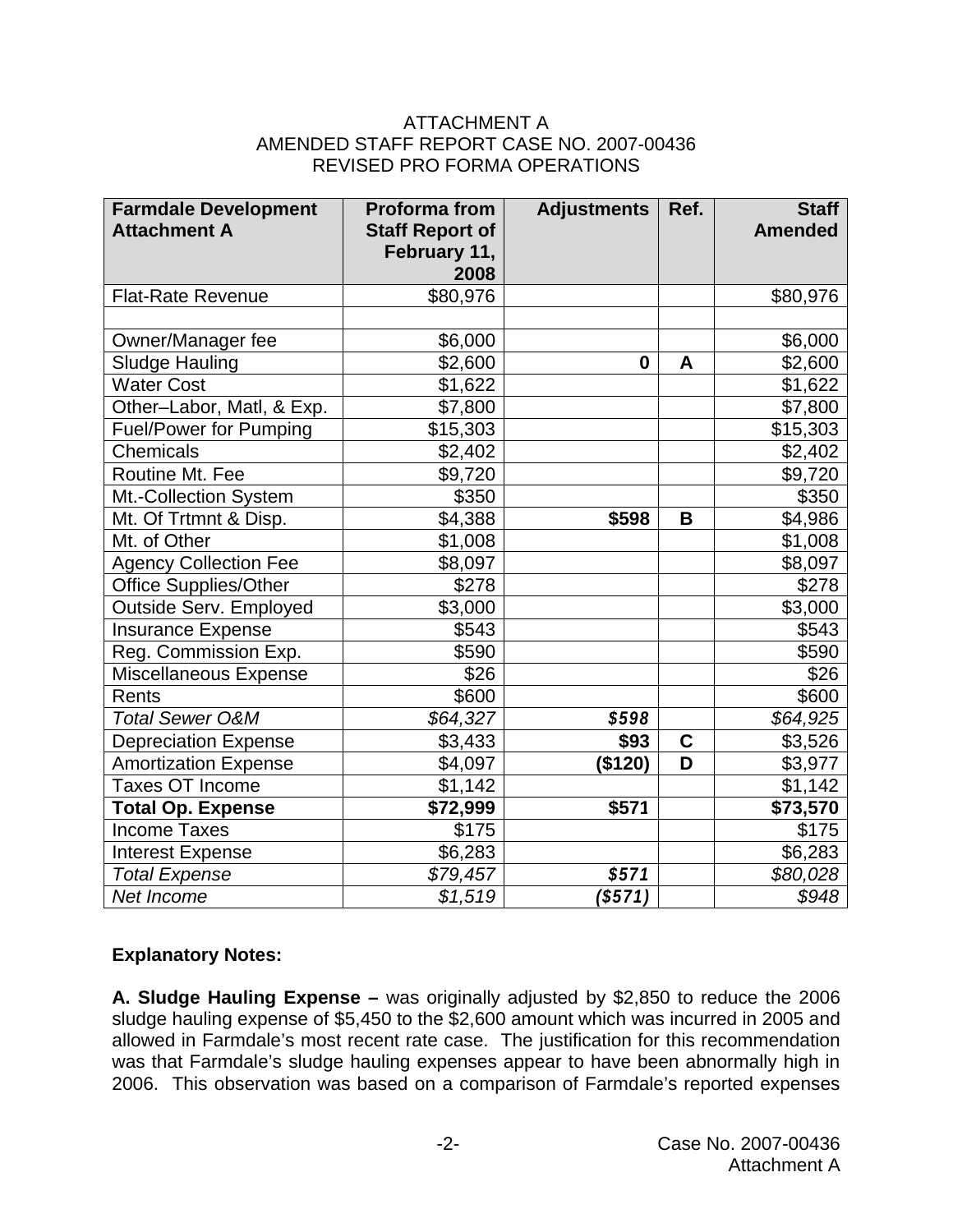both prior to and following the 2006 test period. Farmdale's historical sludge hauling costs have been as follows:

| Year | <b>Sludge Hauling Expense</b> |
|------|-------------------------------|
| 2002 | \$2,360                       |
| 2003 | \$1,120                       |
| 2004 | \$1,120                       |
| 2005 | \$2,600                       |
| 2006 | \$5,450                       |

The Staff Report noted that subsequent to 2006, Farmdale paid sludge hauling expenses totaling \$1,975 through June 30, 2007. However, of that amount \$1,550 was actually incurred for service rendered in November and December 2006, leaving only \$425 in expense for sludge hauling done and paid for in the first six months of 2007. These factors suggested to Staff that the sludge hauling expense for 2006 was abnormally high.

In response to the Staff Report, Farmdale provided evidence that the sludge hauling expense for 2007 was \$4,250, which is lower than its 2006 expense but higher than the amount recommended by Staff based on its trend analysis. Farmdale also stated that at least two loads of sludge were removed and processed at no charge to Farmdale, although it did not estimate the cost of those loads.

The evidence recently provided by Farmdale suggests that the normal sludge hauling expense needed to properly maintain the plant may be greater than \$2,600, although the 2006 expense of \$5,450 is still higher than the amounts experienced both in prior years and in 2007. One alternative would be to allow Farmdale the 2007 amount of \$4,250. Another alternative would be to allow a three-year average of the total expense of \$12,300 for 2005 through 2007, which would result in a pro forma expense of \$4,100.

In fairness to all parties, Farmdale should provide additional evidence relative to its ongoing sludge hauling costs to give the Commission the information needed to render an informed decision. Specifically, Farmdale at the hearing in this matter should provide the 2008 bills for sludge hauling expense up to the date of the hearing.

**B. Maintenance of Treatment and Disposal Expenses –**The Staff Report recommended that a survey of sewer mains and manholes costing \$597.52 be removed from test period operations and recovered in Amortization Expense over a five-year period. In response, Farmdale has provided evidence that the survey is performed annually. Therefore, Staff recommends that this expense be fully included in operations and recovered annually.

**C. Depreciation Expense** – The Staff Report recommended depreciation expense of \$233.61 to allow a seven-year recovery for a motor installation costing \$1,635.29 which was removed from Maintenance of Treatment/Disposal Expense. Farmdale argued for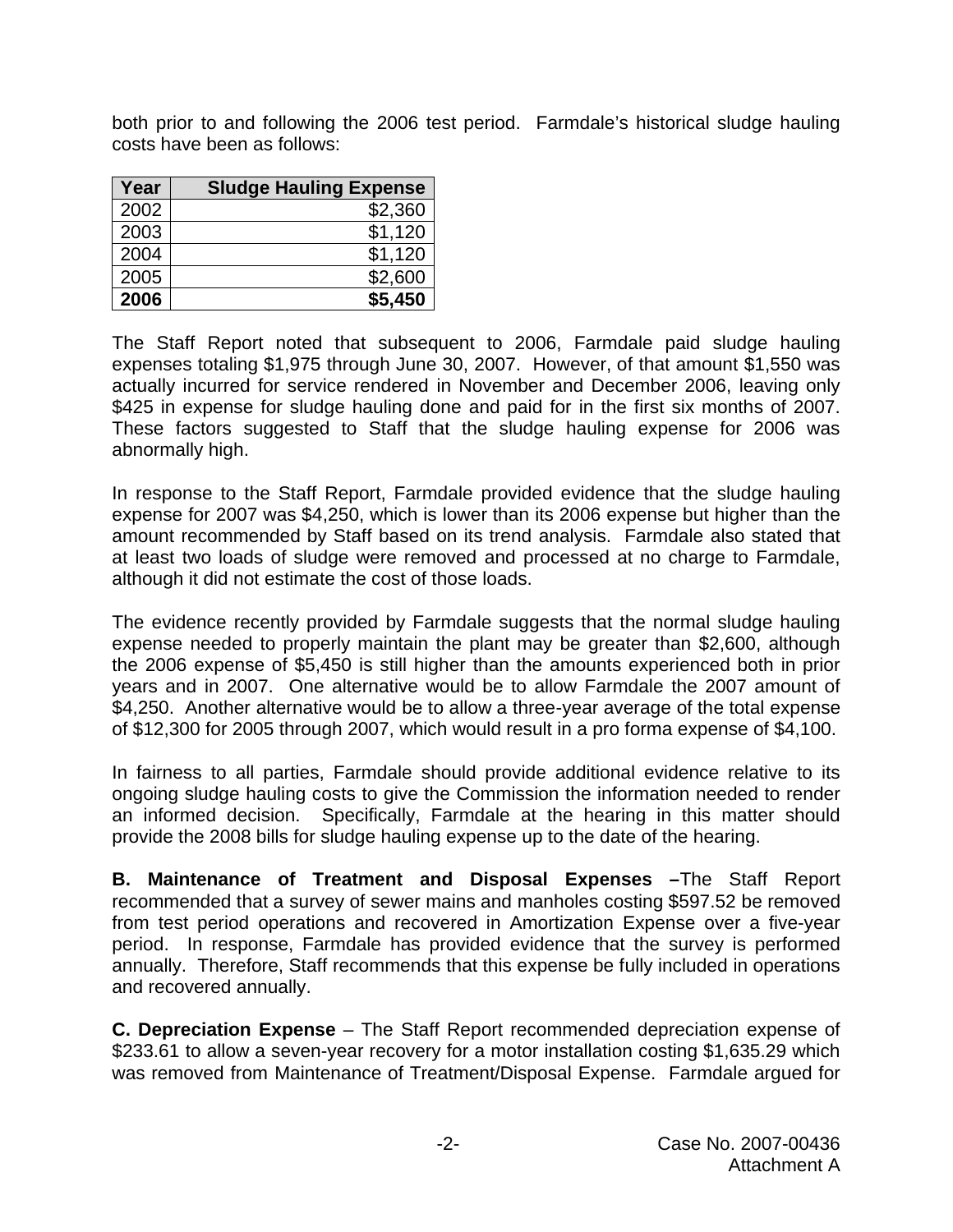recovery of this expenditure over five years, a difference of \$93, because of the labor costs involved. Staff recommends accepting this adjustment.

**D. Amortization Expense -** was originally adjusted by \$119.51 to allow a five-year recovery for the survey of mains and manholes. Because Farmdale has argued that this is an annual expenditure, and Staff has accepted this argument, Amortization Expense should be reduced accordingly.